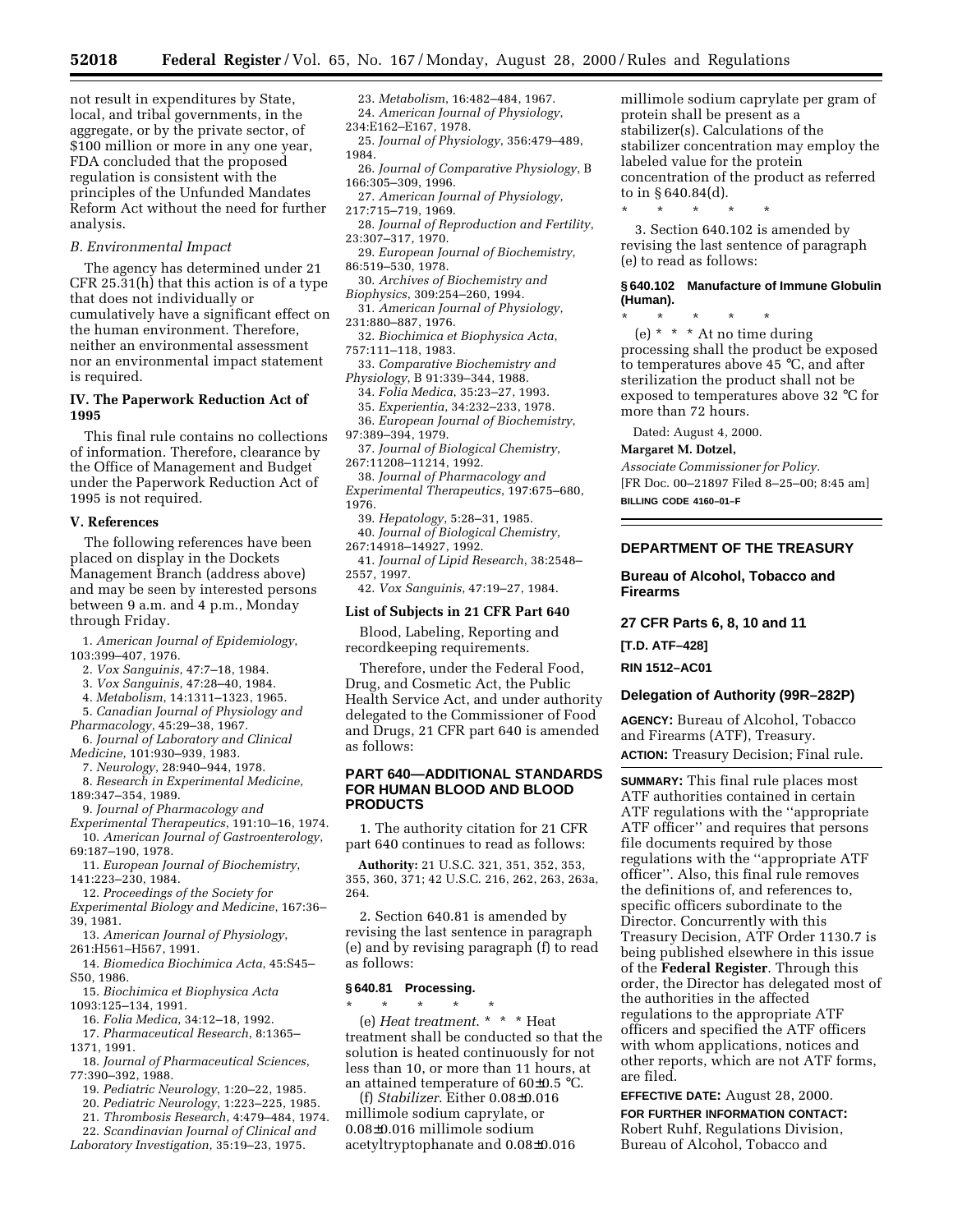Firearms, 650 Massachusetts Avenue NW, Washington, DC 20226, (202–927– 8220).

## **SUPPLEMENTARY INFORMATION:**

## **Background**

Pursuant to Treasury Order 120–01 (formerly 221), dated June 6, 1972, the Secretary of the Treasury delegated to the Director of the Bureau of Alcohol, Tobacco and Firearms (ATF), the authority to enforce, among other laws, the provisions of the Federal Alcohol Administration (FAA) Act. The Director has subsequently redelegated certain of these authorities to appropriate subordinate officers by way of various means, including by regulation, ATF delegation orders, regional directives, or similar delegation documents. As a result, to ascertain what particular officer is authorized to perform a particular function under the FAA Act, each of these various delegation instruments must be consulted. Similarly, each time a delegation of authority is revoked or redelegated, each of the delegation documents must be reviewed and amended as necessary.

ATF has determined that this multiplicity of delegation instruments complicates and hinders the task of determining which ATF officer is authorized to perform a particular function. ATF also believes these multiple delegation instruments exacerbate the administrative burden associated with maintaining up-to-date delegations, resulting in an undue delay in reflecting current authorities.

Accordingly, this final rule rescinds all authorities of the Director in parts 6, 8, 10 and 11 that were previously delegated and places those authorities with the ''appropriate ATF officer.'' Most of the authorities of the Director that were not previously delegated are also placed with the ''appropriate ATF officer.'' Along with this final rule, ATF is publishing ATF Order 1130.7, Delegation Order—Delegation of the Director's Authorities in Parts 6, 8, 10 and 11, which delegates certain of these authorities to the appropriate organizational level. The effect of these changes is to consolidate all delegations of authority in parts 6, 8, 10 and 11 into one delegation instrument. This action both simplifies the process for determining what ATF officer is authorized to perform a particular function and facilitates the updating of delegations in the future. As a result, delegations of authority will be reflected in a more timely and user-friendly manner.

In addition, this final rule also amends parts 6, 8, 10 and 11 to provide that the submission of documents other than ATF forms (such as letterhead applications, notices and reports) must be filed with the ''appropriate ATF officer'' identified in ATF Order 1130.7. These changes will facilitate the identification of the officer with whom forms and other required submissions are filed.

This final rule also makes various technical amendments to 27 CFR parts 6, 8, 10 and 11. New sections are added in each part to recognize the authority of the Director to delegate regulatory authorities and to identify ATF Order 1130.7 as the instrument reflecting such delegations.

ATF has begun to make similar changes in delegations to other parts of Title 27 of the Code of Federal Regulations through separate rulemakings. By amending the regulations part by part, rather than in one large rulemaking document and ATF Order, ATF minimizes the time expended in notifying interested parties of current delegations of authority.

## **Paperwork Reduction Act**

The provisions of the Paperwork Reduction Act of 1995, Public Law 104– 13, 44 U.S.C. Chapter 35, and its implementing regulations, 5 CFR part 1320, do not apply to this final rule because there are no new or revised recordkeeping or reporting requirements.

### **Regulatory Flexibility Act**

Because no notice of proposed rulemaking is required for this rule, the provisions of the Regulatory Flexibility Act (5 U.S.C. 601 *et seq.*) do not apply.

### **Executive Order 12866**

It has been determined that this rule is not a significant regulatory action because it will not: (1) Have an annual effect on the economy of \$100 million or more or adversely affect in a material way the economy, a sector of the economy, productivity, competition, jobs, the environment, public health or safety, or State, local or tribal governments or communities; (2) Create a serious inconsistency or otherwise interfere with an action taken or planned by another agency; (3) Materially alter the budgetary impact of entitlements, grants, user fees, or loan programs or the rights and obligations of recipients thereof; or (4) Raise novel legal or policy issues arising out of legal mandates, the President's priorities, or the principles set forth in Executive Order 12866.

## **Administrative Procedure Act**

Because this final rule merely makes technical amendments and conforming changes to improve the clarity of the regulations, it is unnecessary to issue this final rule with notice and public procedure under 5 U.S.C. 553(b). Similarly it is unnecessary to subject this final rule to the effective date limitation of 5 U.S.C. 553(d).

#### **Drafting Information**

The principal author of this document is Robert Ruhf, Regulations Division, Bureau of Alcohol, Tobacco and Firearms.

# **List of Subjects**

### *27 CFR Part 6*

Advertising, Alcohol and alcoholic beverages, Antitrust, Credit, Trade agreements and Trade practices.

## *27 CFR Part 8*

Alcohol and alcoholic beverages, Antitrust, Trade agreements and Trade practices.

### *27 CFR Part 10*

Alcohol and alcoholic beverages, Antitrust, Trade agreements and Trade practices.

### *27 CFR Part 11*

Alcohol and alcoholic beverages, Antitrust, Trade agreements and Trade practices.

### **Authority and Issuance**

Title 27, Code of Federal Regulations is amended to read as follows:

## **PART 6—TIED HOUSE**

**Paragraph 1.** The authority citation for part 6 continues to read as follows:

**Authority:** 15 U.S.C. 49–50; 27 U.S.C. 202 and 205; 44 U.S.C. 3504(h).

**Par. 2.** Section 6.5 is redesignated as § 6.6.

Par. 3. A new section 6.5 is added and reads as follows:

# **§ 6.5 Delegations of the Director.**

Most of the regulatory authorities of the Director contained in this part 6 are delegated to appropriate ATF officers. These ATF officers are specified in ATF Order 1130.7, Delegation Order— Delegation of the Director's Authorities in 27 CFR Parts 6, 8, 10 and 11. ATF delegation orders, such as ATF Order 1130.7, are available to any interested person by mailing a request to the ATF Distribution Center, P.O. Box 5950, Springfield, Virginia 22150–5190, or by accessing the ATF web site (http:// www.atf.treas.gov/).

Par. 4. In newly designated § 6.6, paragraph (c) is amended by removing the words ''Deputy Associate Director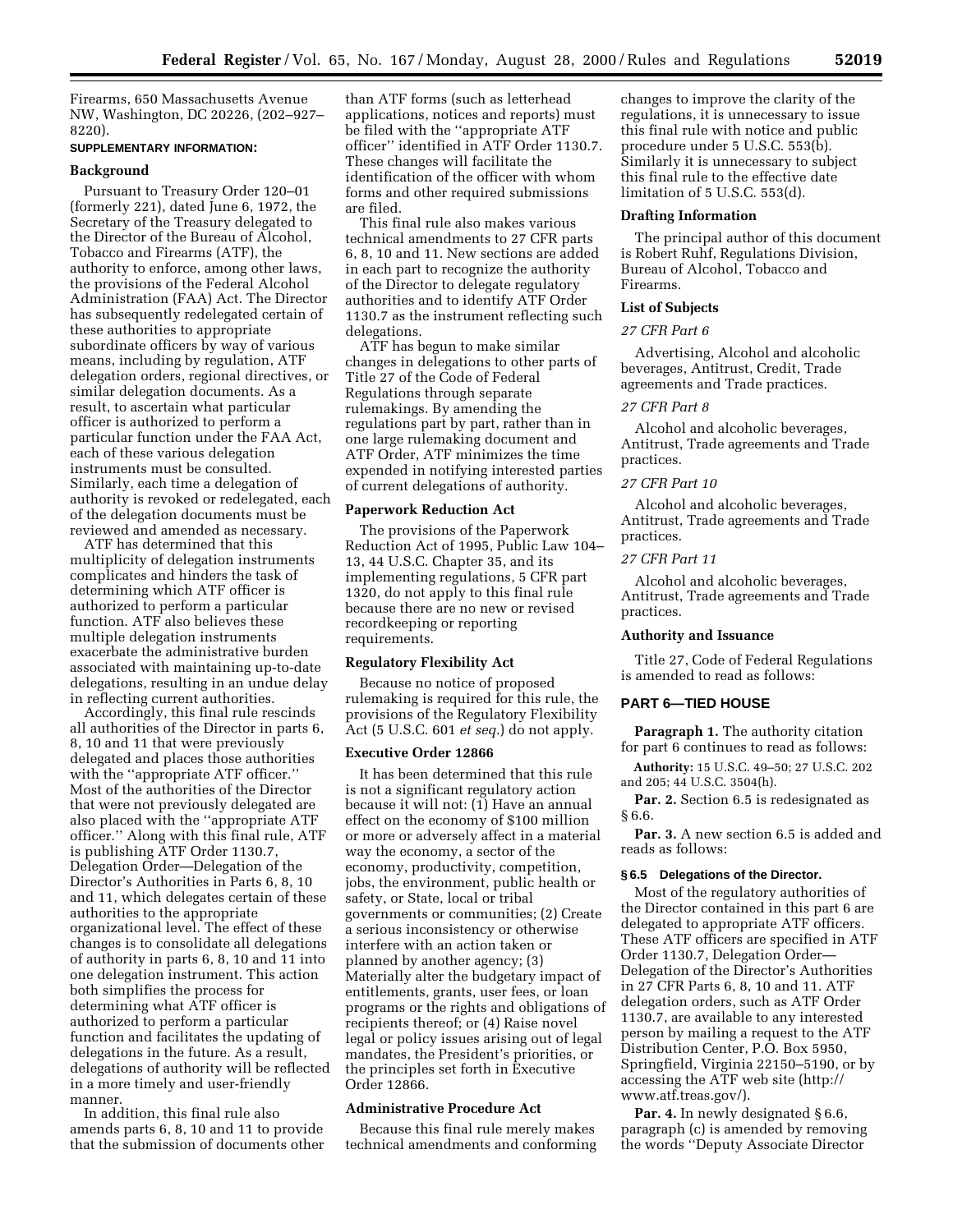(Regulatory Enforcement Programs)'' each time it appears and adding in its place the words ''appropriate ATF officer'' and by revising paragraph (b) to read as follows:

## **§ 6.6 Administrative provisions.**

# \* \* \* \* \* *(b) Examination and subpoena.* Any appropriate ATF officer shall at all reasonable times have access to, for the purpose of examination, and the right to copy any documentary evidence of any person, partnership, or corporation being investigated or proceeded against. An appropriate ATF officer shall also have the power to require by subpoena the attendance and testimony of witnesses and the production of all such documentary evidence relating to any matter under investigation, upon a satisfactory showing the requested evidence may reasonably be expected to yield information relevant to any matter being investigated under the Act. \* \* \* \* \*

**Par. 5–6.** Section 6.11 is amended by removing the definitions of ''ATF officer'' and ''Deputy Associate Director (Regulatory Enforcement Programs)'' and by adding in alphabetically order a new definition of ''appropriate ATF officer'' to read as follows:

## **§ 6.11 Meaning of terms.**

\* \* \* \* \* *Appropriate ATF Officer.* An officer or employee of the Bureau of Alcohol, Tobacco and Firearms (ATF) authorized to perform any functions relating to the administration or enforcement of this part by ATF Order 1130.7, Delegation Order—Delegation of the Director's Authorities in 27 CFR Parts 6, 8, 10 and 11.

\* \* \* \* \*

# **PART 8—EXCLUSIVE OUTLETS**

**Par. 7.** The authority citation for part 8 continues to read as follows:

**Authority:** 15 U.S.C. 49–50; 27 U.S.C. 202 and 205; 44 U.S.C. 3504(h).

**Par. 8.** Section 8.5 is redesignated as § 8.6.

**Par. 9.** A new section 8.5 is added and reads as follows:

### **§ 8.5 Delegations of the Director.**

Most of the regulatory authorities of the Director contained in this part 8 are delegated to appropriate ATF officers. These ATF officers are specified in ATF Order 1130.7, Delegation Order— Delegation of the Director's Authorities in 27 CFR Parts 6, 8, 10 and 11. ATF delegation orders, such as ATF Order 1130.7, are available to any interested

person by mailing a request to the ATF Distribution Center, P.O. Box 5950, Springfield, Virginia 22150–5190, or by accessing the ATF web site (http:// www.atf.treas.gov/).

**Par. 10.** Paragraph (c) of newly designated § 8.6 is amended by removing the words ''Deputy Associate Director (Regulatory Enforcement Programs)'' each place it appears and adding, in place thereof, the words 'appropriate ATF officer" and revising paragraph (b) to read as follows:

## **§ 8.6 Administrative provisions.**

\* \* \* \* \*

(b) *Examination and subpoena.* Any appropriate ATF officer shall at all reasonable times have access to, for the purpose of examination, and the right to copy any documentary evidence of any person, partnership, or corporation being investigated or proceeded against. An appropriate ATF officer shall also have the power to require by subpoena the attendance and testimony of witnesses and the production of all such documentary evidence relating to any matter under investigation, upon a satisfactory showing the requested evidence may reasonably be expected to yield information relevant to any matter being investigated under the Act. \* \* \* \* \*

**Par. 11.–12.** Section 8.11 is amended by removing the definitions of ''ATF officer'' and ''Deputy Associate Director (Regulatory Enforcement Programs)'' and by adding in alphabeltical order a new definition of ''appropriate ATF officer'' to read as follows:

### **§ 8.11 Meaning of terms.**  $\star$   $\star$   $\star$

*Appropriate ATF Officer.* An officer or employee of the Bureau of Alcohol, Tobacco and Firearms (ATF) authorized to perform any functions relating to the administration or enforcement of this part by ATF Order 1130.7, Delegation Order—Delegation of the Director's Authorities in 27 CFR Parts 6, 8, 10 and 11.

\* \* \* \* \*

# **PART 10—COMMERCIAL BRIBERY**

**Par. 13.** The authority citation for part 10 continues to read as follows:

**Authority:** 15 U.S.C. 49–50; 27 U.S.C. 202 and 205; 44 U.S.C. 3504(h).

**Par. 14.** Section 10.5 is redesignated as § 10.6.

Par. 15. A new section 10.5 is added and reads as follows:

# **§ 10.5 Delegations of the Director.**

Most of the regulatory authorities of the Director contained in this part 10 are delegated to appropriate ATF officers. These ATF officers are specified in ATF Order 1130.7, Delegation Order— Delegation of the Director's Authorities in 27 CFR Parts 6, 8, 10 and 11. ATF delegation orders, such as ATF Order 1130.7, are available to any interested person by mailing a request to the ATF Distribution Center, P.O. Box 5950, Springfield, Virginia 22150–5190, or by accessing the ATF web site (http:// www.atf.treas.gov/).

**Par. 16.** Paragraph (c) of newly designated § 10.6 is amended by removing the words ''Deputy Associate Director (Regulatory Enforcement Programs)'' each time it appears and adding in its place the words ''appropriate ATF officer,'' and paragraph (b) is revised to read as follows:

### **§ 10.6 Administrative Provisions.**

\* \* \* \* \*

*(b) Examination and subpoena.* Any appropriate ATF officer shall at all reasonable times have access to, for the purpose of examination, and the right to copy any documentary evidence of any person, partnership, or corporation being investigated or proceeded against. An appropriate ATF officer shall also have the power to require by subpoena the attendance and testimony of witnesses and the production of all such documentary evidence relating to any matter under investigation, upon a satisfactory showing the requested evidence may reasonably be expected to yield information relevant to any matter being investigated under the Act.

\* \* \* \* \*

**Par. 17–18.** Section 10.11 is amended by removing the definitions of ''ATF officer'' and ''Deputy Associate Director (Regulatory Enforcement Programs)'' and by adding in alphabetical order a new definition of ''appropriate ATF officer'' to read as follows:

# **§ 10.11 Meaning of terms.** \* \* \* \* \*

*Appropriate ATF Officer.* An officer or employee of the Bureau of Alcohol, Tobacco and Firearms (ATF) authorized to perform any functions relating to the administration or enforcement of this part by ATF Order 1130.7, Delegation Order—Delegation of the Director's Authorities in 27 CFR parts 6, 8, 10 and 11.